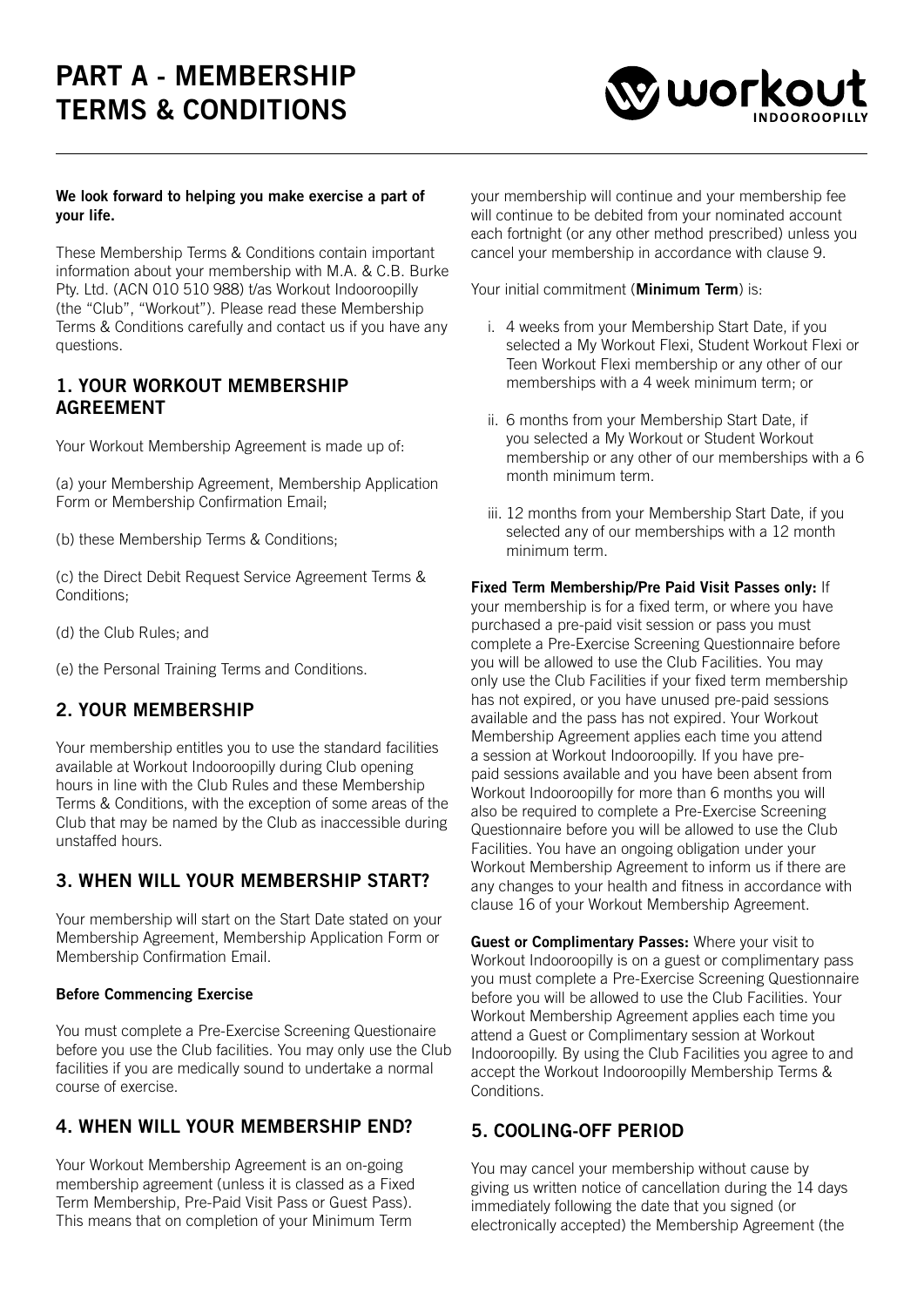"Cooling-Off Period").

If you cancel your membership during the Cooling-Off Period, we will refund any Membership Fees you have paid to us after you return your Member Key Tag and any documentation you were given upon joining.

#### The following clauses (6 to 9) do not apply to pre-paid visit pass holders or guest or complimentary pass holders.

## 6. MEMBERSHIP FEES

#### (a) Activation Fee

The Activation Fee covers the cost of setting up your membership. It is payable on commencement of your membership.

#### (b) Membership Fees

The Membership Fees payable for your membership type are set out in your Membership Agreement, Membership Application Form or Membership Confirmation Email. Your Membership Fees entitle you to use any of the standard facilities and services during Club opening hours, with the exception of some areas of the Club that may be named by the Club as inaccessible during unstaffed hours.

It is your responsibility to have sufficient funds available in your nominated account to pay your Membership Fees.

#### (c) Changes to Membership Fees

We reserve the right to increase your fees at any time after the Minimum Term of your agreement has ended. We will make a reasonable effort to tell you about this at least 28 days beforehand by writing to the address you last gave us (which may be an email or postal address). Where we have made a reasonable effort to let you know about a fee increase, you authorise us to increase any debits from your nominated account.

If you do not wish to accept the proposed changes you will have the right to cancel your membership within 30 days of receiving notification that we intend to increase your Membership Fees as outlined above.

If you do not cancel your membership, then your membership plan will be varied and continue in accordance with any changes notified to you.

Teen membership rates are only available for students aged 16-17 years (holding a valid student card) and Student membership rates are only available to students aged 18-24 years (holding a valid student card from a tertiary institution). If your student status changes you must notify us immediately and we reserve the right to increase your Membership Fees to the membership rate which would have applied at the applicable time if you joined without qualifying for the Teen or Student membership rates, even if you are in your Initial Commitment Period (in which case the higher rate will apply for the balance of the Initial Commitment Period). If you no longer qualify for the Teen or Student Membership you will have the right to cancel your membership within 30 days of receiving notification that we intend to increase your Membership Fees as outlined above. We also reserve the right to increase your Membership Fees if you are older than 17 years and on a Teen membership, or if you are older than 24 years and on a Student membership.

We reserve the right to change your Membership Fees in line with any government GST rate changes.

#### (d) Payment of Membership Fees

You must pay your fees for your ongoing membership in advance at the frequency and on the date specified in your Membership Agreement, Membership Application Form or Membership Confirmation Email by direct debit from a bank account or credit card.

Payments may be made in advance up to any legal limit. We still require your bank account or credit card details for any payments which will be required after any advance payments have been exhausted.

If you have paid for your membership up front, then to continue your access to our facilities and services you will need to set up ongoing payments or pay for a new block membership period prior to receiving further access once your initial period of pre-paid membership ends.

If you do not pay your Membership Fees on the due date, we will contact you (by email or SMS) about retrying the debit, and will continue to debit your nominated account without notice for any outstanding amount (along with any dishonour fees that apply). We may suspend your Club access until your payments are up to date, or cancel your membership by giving you notice if you fail to pay any fees within 30 days of the due date.

Please refer to our Direct Debit Request Service Agreement Terms and Conditions for further details regarding direct debit payments.

#### 7. CAN YOU TRANSFER YOUR MEMBERSHIP TO SOMEONE ELSE?

No, you may not transfer your membership to someone else, even a family member.

## 8. CAN YOU SUSPEND YOUR MEMBERSHIP?

(a) You may suspend your membership for a minimum of 14 consecutive days, to a maximum of 12 weeks per calendar year. Any suspension will be on the following basis:

- i. You must notify us in writing at least 3 days prior to the first day of the suspension period (we cannot backdate suspensions).
- ii. A suspension fee of \$0.50 per day will be debited to your nominated account during the suspended period. Membership payments will be adjusted to reflect the suspended period.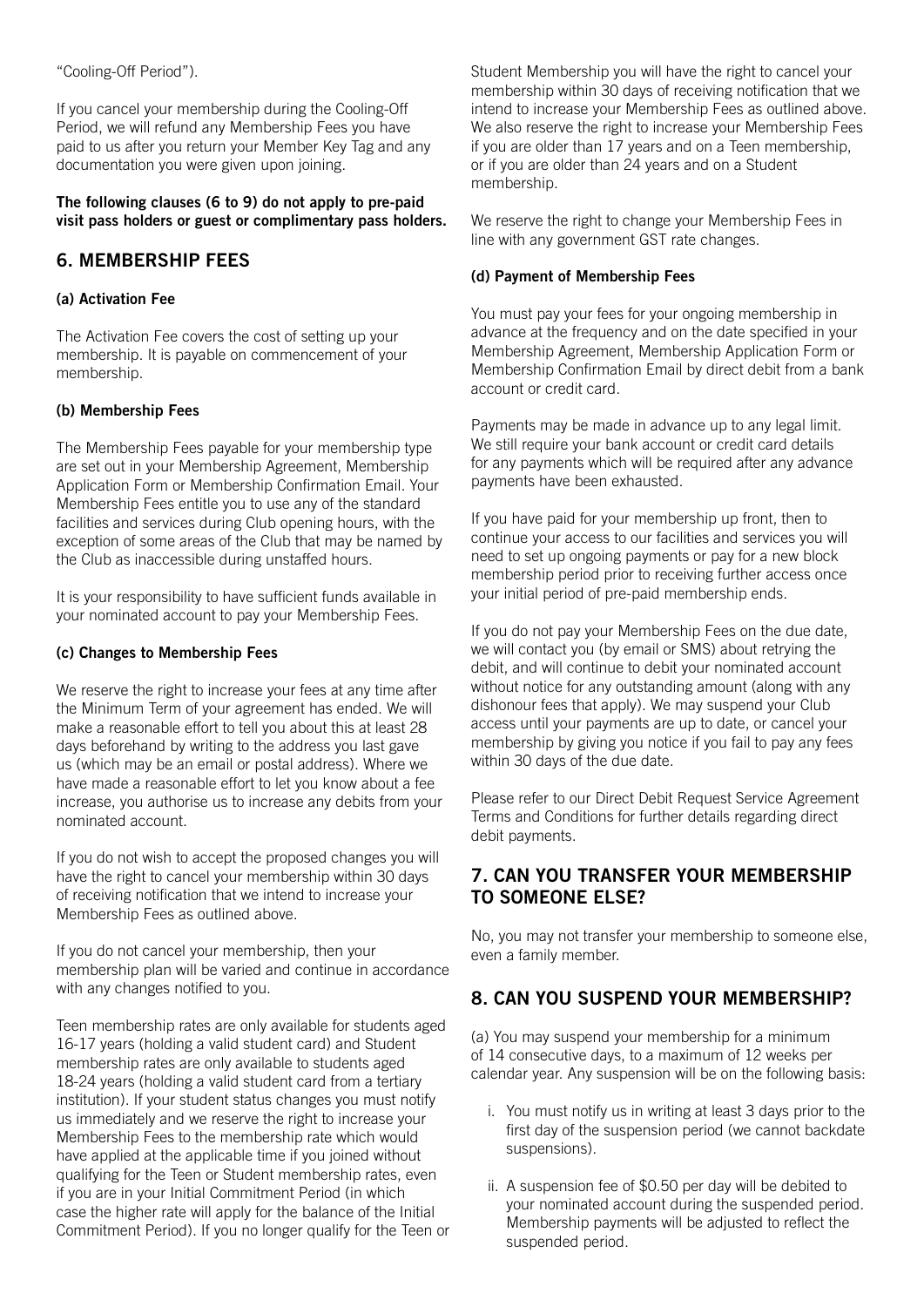- iii. Full Membership Fees will automatically resume after completion of the suspension period.
- iv. If you have a fixed term membership, a suspension fee of \$0.50 per day must be paid upfront prior to commencement of the suspension period, and the fixed term will be extended for the length of the suspension.

(b) If you suspend your membership during your Minimum Term, your Minimum Term will be extended by the period of any such suspension.

(c) Members may not use the Club facilities during the suspended period. Please contact the Front Desk if you would like to return early.

(d) You cannot suspend your membership after you have given us notice of cancellation (including during the Cancellation Notice Period).

(e) You may request a longer suspension period if your Minimum Term has been completed, however, any agreement to extend a suspension of membership beyond 12 weeks will be at Workout Indooroopilly's sole discretion and may be subject to conditions.

## 9. CANCELLING YOUR MEMBERSHIP

#### (a) Cancellation by you after the Minimum Term

You may cancel your membership after the Minimum Term by giving us 28 days written notice of the cancellation (Cancellation Notice Period). You must continue to pay your normal membership fees during the Cancellation Notice Period. You cannot suspend your membership during the Cancellation Notice Period.

#### (b) Cancellation by you during your Minimum Term

Where you cancel your membership during the Minimum Term you may do so by giving us written notice and paying the cancellation fee and any outstanding membership fees that are due and unpaid at the date of cancellation up to the end of the Minimum Term. The cancellation fees are:

- i. If you cancel with more than 6 months left of your Minimum Term - \$200;
- ii. If you cancel with 1 6 months of your Minimum Term remaining - \$150;
- iii. If you cancel with less than 1 month remaining of your Minimum Term– there is no cancellation fee but you must continue to pay your fortnightly membership fees which fall due during and until the end of the Minimum Term. You cannot suspend your membership during this period.

#### (c) Cancellation by you due to permanent sickness or physical incapacity

You may cancel your membership by written notice to us if

you cannot use your membership because of your permanent sickness or permanent physical incapacity and you provide us with a medical certificate stating that you are unable to continue your membership because of your permanent sickness or permanent physical incapacity.

#### (d) Confirmation of cancellation

You cannot suspend your membership after you have given us notice of cancellation (including during the Cancellation Notice Period). Your Membership Agreement will not be cancelled until we confirm in writing that we have received your notice of cancellation, which confirmation will be sent to you within 7 days of us receiving your written notice. You shall not consider that your Agreement has been terminated until such time as this is confirmed in writing by us. Please contact us if you do not receive confirmation from us within this time.

#### (e) Cancellation by us

We may cancel your membership immediately by emailing or writing to you at the contact address we have in our records if you fail to comply with your Workout Membership Agreement or otherwise engage in behaviour that is considered by Workout as abusive, aggressive, offensive, inappropriate or disruptive to the Club, staff or other members.

Any outstanding Membership Fees and other amounts payable under your Workout Membership Agreement up to the date of cancellation will be payable at the time your membership is cancelled.

#### (f) Terminology

In these Membership Terms & Conditions, the word "cancel" means to terminate or end and the words "cancelled" and "cancellation" will have corresponding meanings.

The following clauses apply to all of our members, including pre-paid visit pass holders, guest or complimentary pass holders and members and guests undertaking extra services including personal training.

#### 10. CHANGES TO THESE MEMBERSHIP TERMS & CONDITIONS, CLUB RULES OR PERSONAL TRAINING TERMS & CONDITIONS

We may from time to time make reasonable changes to the Membership Terms & Conditions, Club Rules or Personal Training Terms and Conditions. We will give you 30 days notice of any changes to the Membership Terms & Conditions, Club Rules or Personal Training Terms and Conditions (including any additions) by publishing them on our website, or displaying them in a clearly visible place at the Club, or by writing to you or by emailing you at the contact address most recently supplied by you. It is your responsibility to ensure that the contact details held by us are current.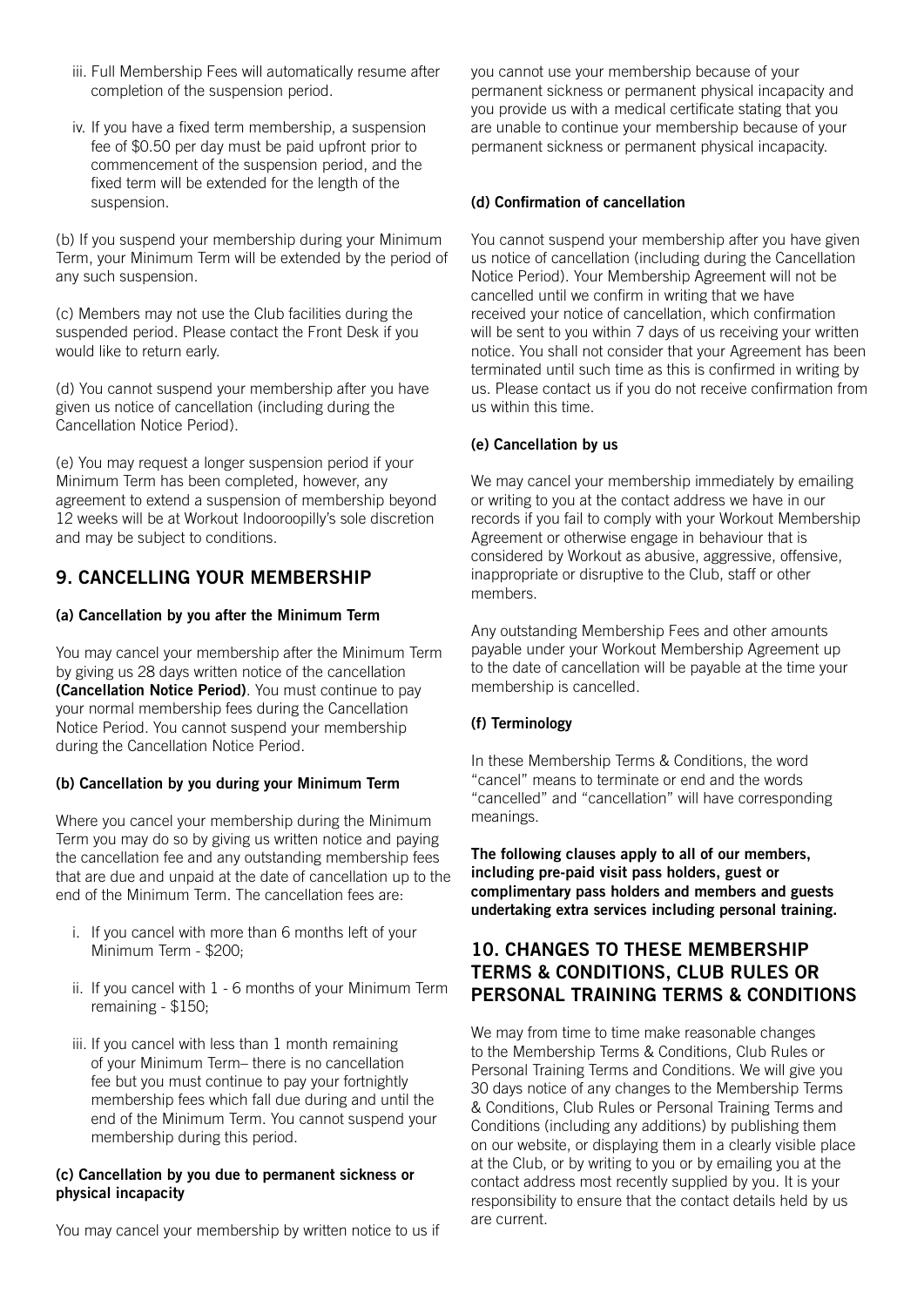Where any change requires more immediate action, reasonable notice in the circumstances will be provided. It is your responsibility as a member to comply with the current Membership Terms & Conditions and Club Rules and Personal Training Terms and Conditions at all times and by continuing to use Club services and facilities after the date of commencement of those changes you acknowledge you have read, understood and agreed those changes apply to your membership.

## 11. CHANGES TO CLUB OPENING HOURS AND SERVICES

(a) We may restrict the availability of certain services and equipment for the purposes of cleaning, repairs, maintenance and holidays. We reserve the right to replace any of the equipment in the Club at any time. Some areas of the club may be inaccessible during unstaffed hours.

(b) We may change the Club opening hours and group exercise timetable from time to time as may be reasonable or economical in accordance with the demand for those services.

## 12. VERBAL AGREEMENTS

Your Workout Membership Agreement contains all of the terms and conditions relevant to your membership at the Club. Any statements or representations made by or on behalf of the Club prior to entry into the Workout Membership Agreement that are not contained in the Agreement do not form part of the Agreement. Subject to clause 10 above, no variation to the Workout Membership Agreement will be effective unless it is in writing and signed by you and the Club.

## 13. OUR CONTACT DETAILS

You can contact us:

(a) at the Front Desk of the Club from Monday to Friday from 9am to 5pm and on Saturday from 9am to 11am;

(b) by phone on 07 3378 8950;

(c) by email at admin@workout.net.au; or

(d) by mail at 138 Witton Road, Indooroopilly, Queensland 4068.

# 14. NOTICES TO YOU

You agree that where these Membership Terms & Conditions require us to give written notice to you, we may give that notice either by writing to you or by emailing you at the contact address most recently supplied by you. It is your responsibility to ensure that the contact details held by us are current.

#### 15. REFUNDS

Other than as required by law, you may not obtain a

refund of your Membership Fees or an extension of your membership for any reason other than as specifically set out in these Membership Terms & Conditions.

# 16. RISK AND YOUR HEALTH

(a) We are here to help you enjoy your fitness. If you believe that there is a risk to your health by participating in activities at the Club, you must inform us in writing about that risk as soon as you become aware of it. Where you at any time disclose to us that you have an injury or a serious health concern you must provide us with a letter from your medical or health professional outlining your capacity and fitness to participate in Club activities, and it is your responsibility to ensure that you comply with any restrictions outlined in any such letter. We are not responsible for ensuring your ongoing compliance or fitness and we assume you will only engage in activities for which you are fit and capable. Where you have disclosed to us that you have an injury or serious health concern we reserve the right to refuse membership or access to Club facilities until your medical professional confirms you are fit to exercise or you show us proof that you have received advice on an appropriate exercise program considering your personal fitness and capability.

- (b) You acknowledge, understand and agree that:
	- i. the activities you may undertake at the Club are recreational activities and that by participating in the activities you and your property may be exposed to the risk of Harm;
	- ii. your participation in the activities is voluntary and you are not required to engage in any activities at the Club;
	- iii. other people participating in the activities may cause Harm to you or your property;
	- iv. the conditions in which the activity is conducted may vary without warning;
	- v. Harm may result from the negligence of us, or breach of an express or implied term of a contract by us; and
	- vi. there may be no or inadequate facilities for treatment or transport in the event of injury.

(c) You assume the risk of and responsibility for any Harm resulting from participating in the activity.

(d) In consideration of us entering into the Workout Membership Agreement with you, you agree that:

- i. you participate in the activity at your own risk;
- ii. we have warned you of the risk of participating in the activity;
- iii. to the extent permitted by law:

(A) we exclude any liability to you for any Claims which may be made by you or on your behalf for or in respect of or arising out of any injury, damage or loss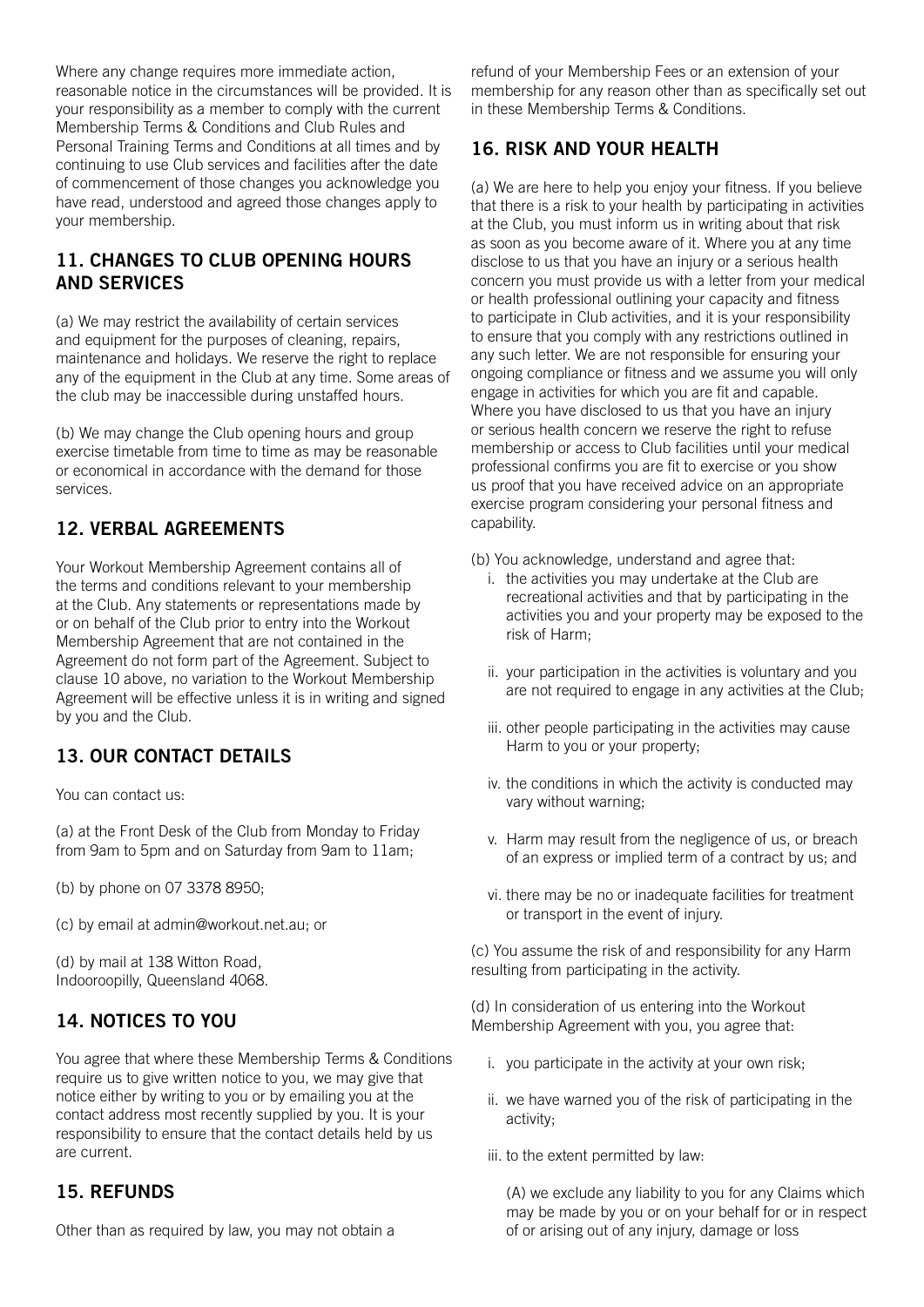of any kind whatsoever, including without limitation any Harm, sustained by you or any other person, arising out of or in connection with the Workout Membership Agreement and or the services or products provided by us or any activities you may undertake or participate in as a result of your entering into it;

(B) you indemnify us and will keep us indemnified from and against any Claims that may be brought or made against us by any person in connection with any action, default or neglect by you in participating in the services or activity and from and against any costs and expenses that may be incurred by that person in connection with such Claims;

(e) In this clause 16:

"Claim" means a claim, demand, remedy, suit, injury, damage, loss, cost, liability, action, proceeding, right of action, claim for compensation or reimbursement or liability incurred by or to be made or recovered by or against any person, however arising and whether ascertained or unascertained, or immediate, future or contingent and "Claims" has a corresponding meaning;

"Harm" means any physical or mental injury or death suffered by you or any loss, damage or destruction of your property; and

"We" and "us" includes our employees, agents and contractors.

# 17. YOUR PRIVACY

(a) Your privacy is important to us. Our collection, use and disclosure of your personal information (as that term is defined in the Privacy Act 1988 (Cth)) and your financial information, is explained in our Privacy Policy and in our Direct Debit Terms & Conditions, and will only be used by us to provide you with the services contemplated by this Membership Agreement.

(b) Our Privacy Policy and Direct Debit Terms & Conditions can be found on our website at www.workout.net.au.

# 18. MEMBERS UNDER THE AGE OF 18

You must be at least 16 years of age to become a member.

If you are under 18 years of age you are not eligible to access the club during unstaffed hours (you may only access the club during staffed hours). Members under the age of 18 must leave the club immediately once staffed hours have ended.

If you are under 18, a parent or guardian must co-sign your Membership Agreement and Pre-Exercise Screening Questionnaire. If you are under 18 ( a "Youth" member) you may undertake most Club Activities (provided you are physically capable of doing so) however the following restrictions will apply to strength training activities and exercise:

(a) Youth members may participate in a strength training program if they can demonstrate balance and postural skills that are commensurate with adult levels and correct technique for the exercise being prescribed;

(b) It is preferable for Youth members to undertake strength training exercises that are functionally based and that individual exercises are taken through a full range of movement. These should be combined with a variety of other activities such as aerobic training;

(c) It is preferable that Youth members do a higher number (12-15) of slow repetitions (4-5 seconds lifting the weight, and 4-5 seconds lowering the weight). Youth members should maintain correct technique through all repetitions. and must not go to the point of muscular fatigue/failure. As a guide to the maximum permitted strength training intensity Youth members must complete their last repetition at a point where they could still complete 2-3 repetitions with correct technique.

(d) Youth members are not permitted to undertake any form of power, maximal, explosive lifting or body building.

By signing or co-signing your Membership Agreement your parent or guardian agrees to take personal and financial responsibility for you as a member as if they were named in this document. This does not mean that you are not required to also comply with our Membership Terms & Conditions and Club Rules. As with our adult members we reserve the right to cancel your membership at any time in accordance with these Membership Terms & Conditions.

When any underage member turns 18 they must, as soon as practicable, sign a new membership agreement with Workout Indooroopilly otherwise their access to the Club facilities and services may be withheld. Membership fee increases may apply.

# PART B – CLUB RULES

The Club Rules are in place to ensure a safe, friendly and healthy workout environment and to maintain our high Club standards. All members, guests and visitors must abide by the Club Rules. You agree to conduct yourself appropriately and follow the reasonable directions of our staff whilst in the Club.

## LOOK AFTER YOUR HEALTH

1. All members and guests must fill in a Pre-Exercise Screening Questionnaire before using Club facilities. If you become aware of any personal health problems, please consult your doctor before using, or continuing to use, Club facilities. You may only use the Club facilities if you are medically sound to undertake a normal course of exercise.

2. If you have an infection, contagious illness or physical ailment, such as an open cut, burn or sore, you must not use any of the Club facilities if there is any risk at all to other members, guests or Club employees.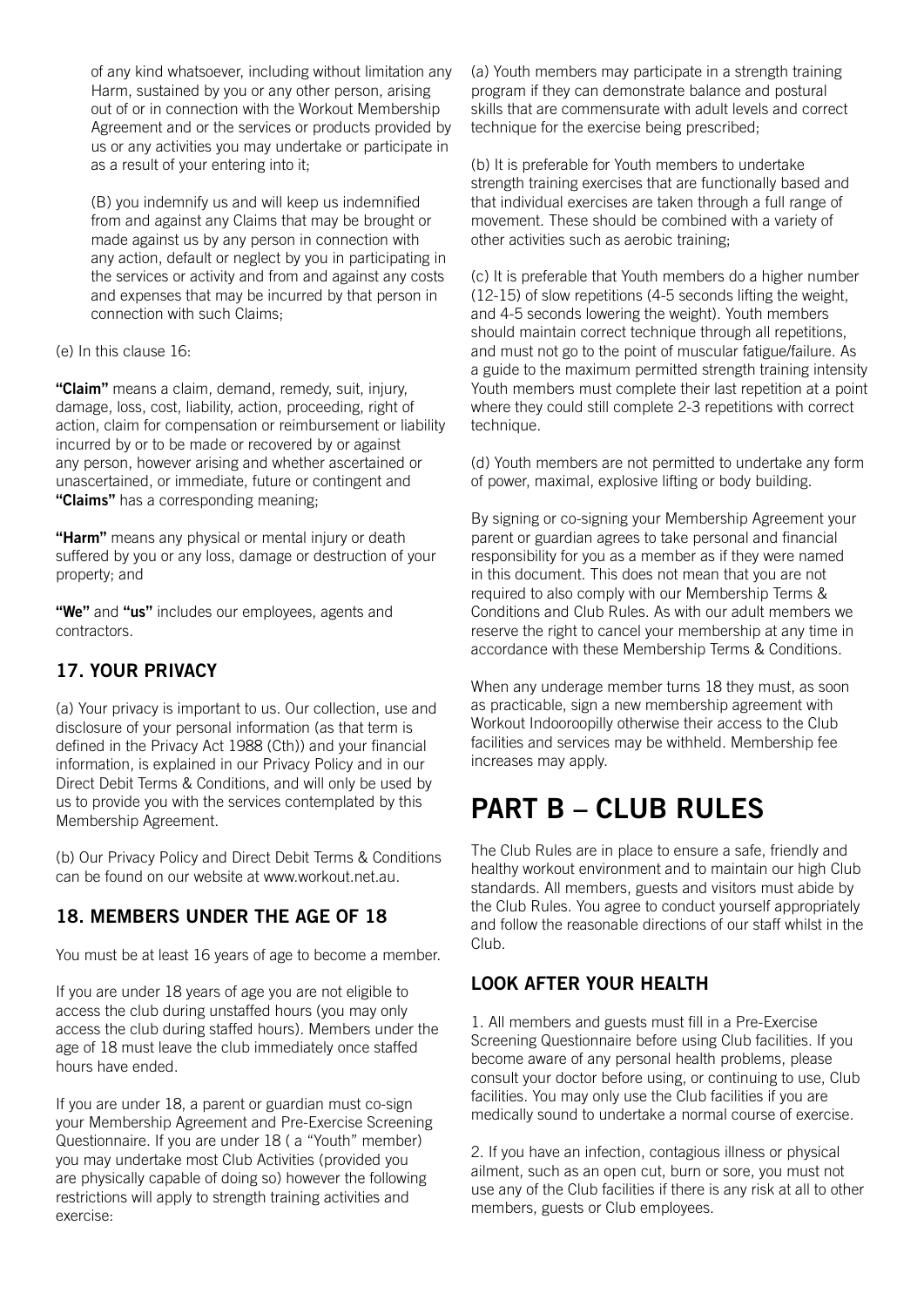3. You are responsible for ensuring you know how to safely exercise or undertake other Club activities. If you don't know how to do so you should refrain from undertaking that activity until you understand how to do it safely and ask for assistance if required.

# CLUB ACCESS

4. You must scan your access fob inside the front entry every time you enter the Club to register your attendance. If the club is unstaffed, please scan your access fob outside the front entry.

5. If you do not have an access fob please see the Front Desk when you next visit.

6. You must not let anyone else use your access fob. If your access fob is lost, stolen or missing you must report that to the Club as soon as practical. We will replace a lost, stolen or missing access fob for a fee.

7. You will not be able to access the Club during unstaffed hours if you do not have your access fob. You cannot ask another member to provide you with access to the Club in unstaffed hours.

8. Access fobs allow access during unstaffed hours and are available for purchase. Barcoded keytags will not allow access during unstaffed hours.

9. If you are under 18 years of age you are not permitted to access the club during unstaffed hours. You may only access the club during staffed hours.

10. You may not use the Club if you have any outstanding Membership Fees or your membership is on suspension or cancelled.

#### ACCESS BY NON-MEMBERS WHEN THE CLUB IS UNSTAFFED

11. You are not permitted to bring or allow another member or non-member into the Club during any period when the club is unstaffed. If you breach this obligation you accept that an unauthorised entry fee will be charged to you by a deduction from your nominated payment method as part of the next instalment. Repeated breaches may result in membership cancellation by us.

#### LOCKERS, CHANGE ROOMS & PERSONAL ITEMS

12. Please do not bring valuables into the Club. Valuables are brought into the Club at your risk. We do not accept responsibility for items that are lost, misplaced or stolen from within or outside of the lockers or any other are of the Club.

13. Lockers are provided in the change rooms. Lockers are to be used on a 'visit by visit' basis while you are using the facilities of the Club and are not available for permanent use. Items left in the lockers overnight will be removed and

placed in lost property. Items not collected within 14 days will be deemed abandoned and donated to charity.

## PARKING

14. Parking is only for members and guests while using Club facilities.

15. Please do not leave valuables in your car.

16. Vehicles and their contents parked in the car park or on the streets surrounding the Club are left at your risk. The Club does not accept any responsibility for loss or damage of vehicles or their contents.

# CLOTHING & HYGIENE

17. All members must wear suitable exercise clothing at all times, including closed shoes and a singlet or t-shirt. You do not need to wear shoes while in the change rooms or when participating in a mind and body class that does not require shoes.

18. Personal hygiene is important – please wear deodorant and be aware of personal body odour.

# TOWELS & CLEANING

19. Towels are compulsory in all exercise areas for hygiene reasons. Place your towel on equipment that you use.

20. You are expected to wipe down all equipment after use with cleaning products provided in the club.

# USE OF EQUIPMENT

21. For the safety of you and others you are responsible for using our equipment correctly. If you are not sure how to correctly use or operate any equipment, please ask a Workout Instructor for assistance before you use it.

22. Always return weights and other equipment to the designated storage location provided immediately after use.

23. Please don't sit on a machine (or bench) and rest between sets. Instead stand up and allow others to use it.

24. Train safely by training slowly.

25. Workout Instructors always have discretion on any exercise choices / techniques considered unsafe. Please comply with the reasonable directions of our Instructors.

26. Member to member sparring (boxing) is not permitted in any area of the Club.

27. You are not permitted to train or coach others in the Club, whether there is any form of payment or not.

28. Always use the safety clips when using the treadmills.

29. Always check that the treadmill is not moving when stepping on or off.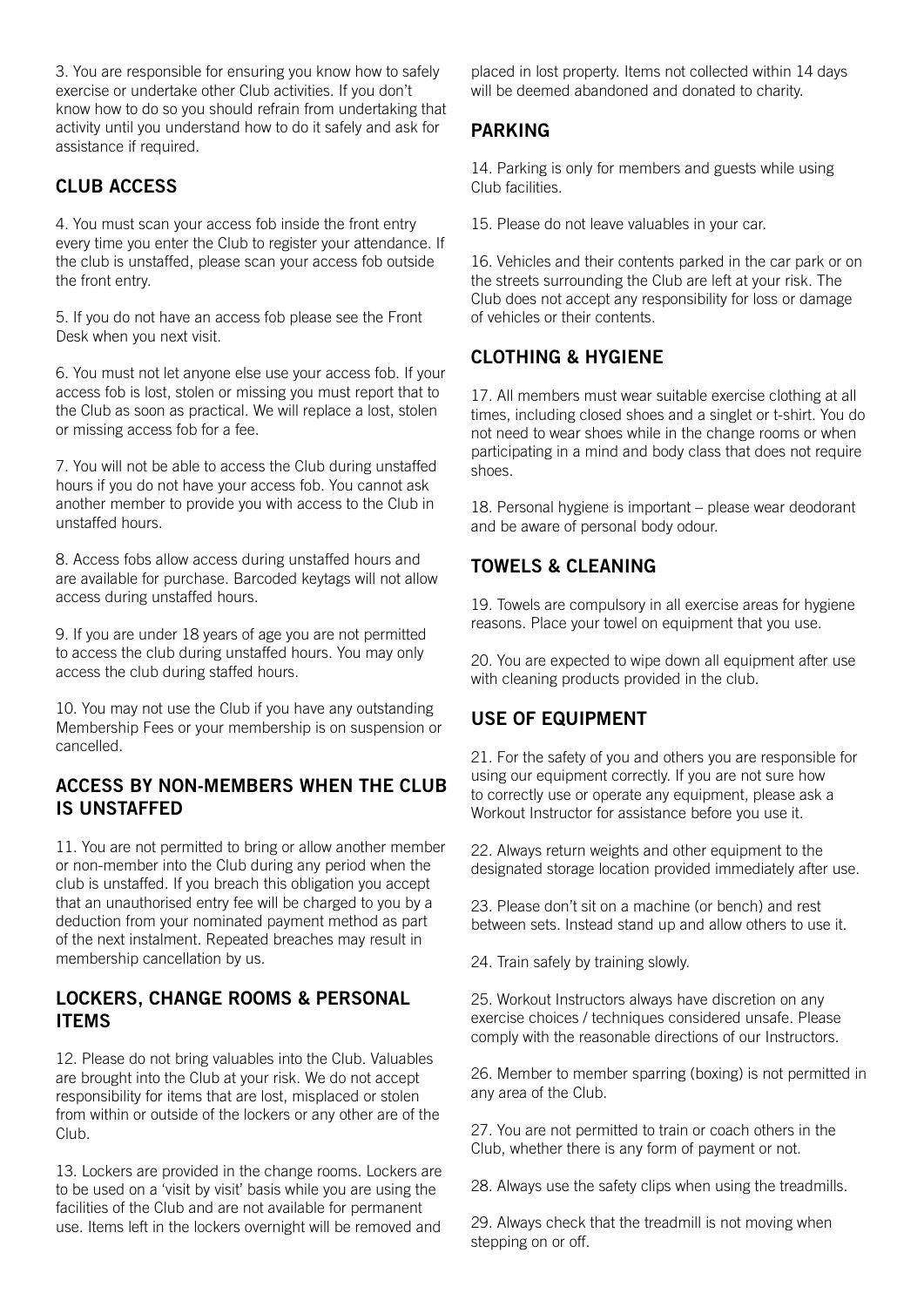30. If you run intervals on the treadmill please do not jump off to the sides to rest while the machine is still running. Instead slow to a walk for recovery.

31. If there is someone waiting to use a cardio machine and you have been on yours longer than 20 minutes please be considerate and vacate your machine.

## CHILDREN

32. Children cannot wait in the Club while you workout. They may wait quietly if accompanied and supervised by another adult over 18 years of age.

33. Members must be at least 16 years old.

34. If you are under 18 years of age you are not eligible to access the club during unstaffed hours (you may only access the club during staffed hours). Members under the age of 18 must leave the club immediately once staffed hours have ended.

35. Only children who are members may use, or be unsupervised while at, the Club facilities.

# GENERAL CLUB USE

36. Opening and closing times for the Club will be displayed at the Club and on our website<www.workout.net.au>.

37. Please leave the Club punctually at closing time.

38. Please read and follow all signage and rules displayed in the Club.

# LOST PROPERTY

39. The Club is not responsible for items lost.

40. Any items left at the Club will be put into lost property. Contact the Front Desk as soon as possible to reclaim. Items not collected in 14 days will be deemed abandoned and donated to charity.

## BRING A FRIEND

41. We provide trial visits to the Club for any of your family and friends who are interested in getting started at the Club. Please phone or email the Club to arrange.

All guests must:

(a) be 16 years or over;

(b) sign the guest register at the Front Desk on arrival at the Club (and where the guest is under the age of 18 a parent or guardian must co-sign);

(c) complete a Pre-Exercise Screening Questionnaire prior to using any Club facilities; and

(d) comply with the Membership Terms & Conditions, and Club Rules while using the facilities at the Club.

# STRIKE A POSE

42. We may take photographs, images or video of the Club and it's facilities, exercise areas and classes (including members). We reserve the right to use the photographs, images or video for commercial purposes without payment. Please refer to our Privacy Policy for more information.

43. We use CCTV (except in change rooms) to monitor incidents at our Club.

# CLASSES

44. All classes require bookings as they have maximum capacities. Classes must be booked online through our Member Portal. Please note that our Fair Booking Policy applies for all class bookings. Please see our website at www.workout.net.au for information on our Fair Booking Policy.

## SIGNING UP FOR EXTRA SERVICES

45. The Club offers extra services, such as Personal Training, Small Group Training and specialist Pilates Services. These are not part of our standard facilities and involve separate fees. Please see the Front Desk for more details.

## BEHAVIOUR WHILE AT THE CLUB

46. We want everyone at our Club to enjoy themselves and have a good experience. We expect each member, guest and employee to be respectful towards all other persons and we do not tolerate behaviour that is considered by Workout as abusive, aggressive, offensive, inappropriate or disruptive to the Club, staff or other members.

# PART C – PERSONAL TRAINING TERMS & CONDITIONS

The following Personal Training Terms & Conditions contain important information - please read carefully. "Personal Training" services are extra services offered by Workout Indooroopilly for a fee in addition to your Workout Indooroopilly Membership and include personal training, specialist Pilates services and small group training. These Personal Training Terms & Conditions must be read in conjunction with the Workout Indooroopilly Membership Terms & Conditions.

#### 1. YOUR WORKOUT PERSONAL TRAINING AGREEMENT

Your Workout Personal Training Agreement is made up of:

(i) your completed Personal Training Application Form; and

(ii) these Personal Training Terms & Conditions.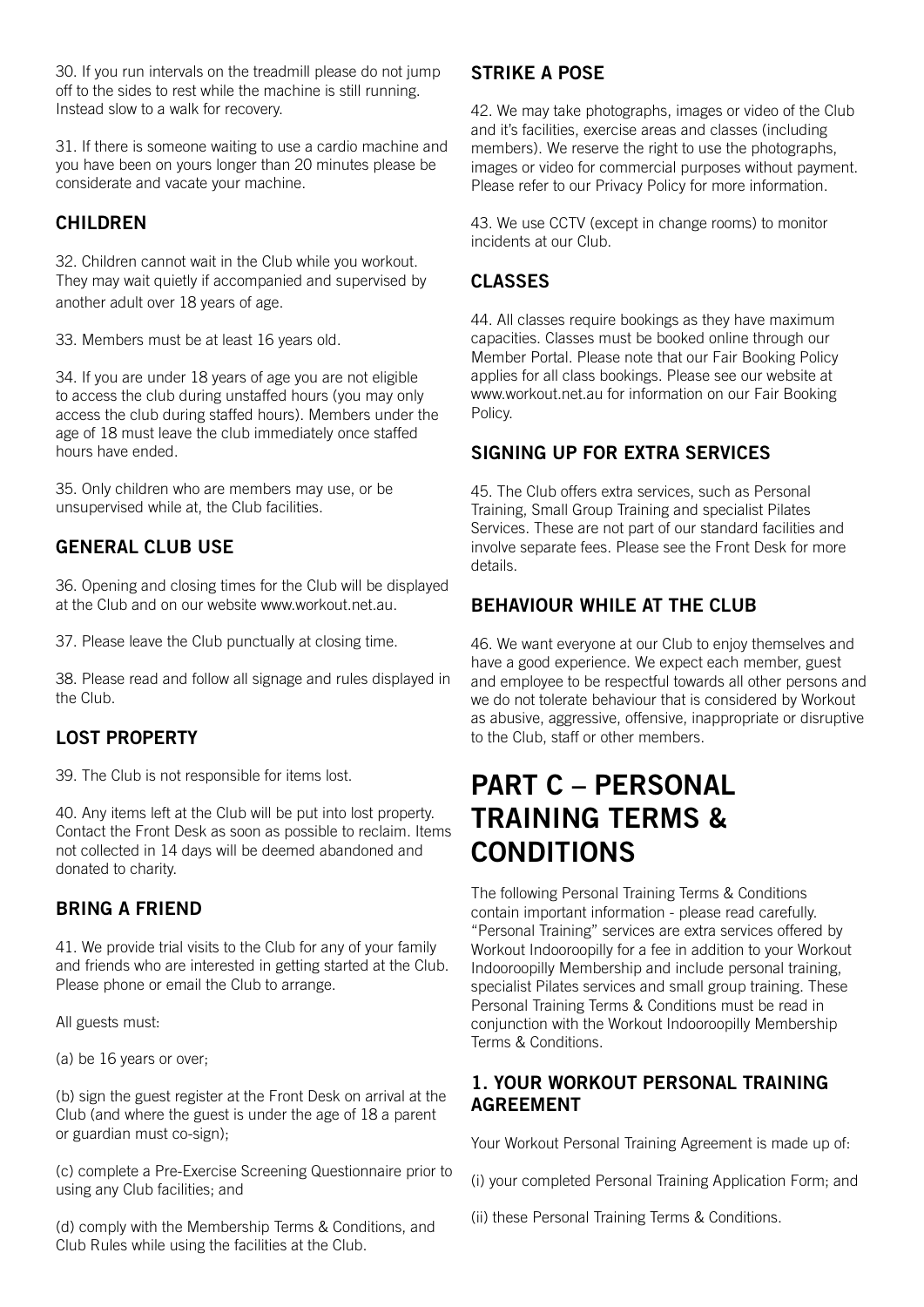# 2. PERSONAL TRAINING PACKS

The Personal Training Pack you have chosen is stated on your Personal Training Agreement, Personal Training Application Form or Personal Training Confirmation Email.

## 3. PAYMENT OF PERSONAL TRAINING FEES

All personal training sessions must be paid for in advance by payment of the relevant Personal Training Fee. Our personal trainers are charged at different rates depending on their level of experience and training. Please enquire at the Front Desk for more information regarding Personal Training Fees.

## PAYMENT BY INSTALMENTS

Your Personal Training Fees may be paid fortnightly in advance by direct debit from your credit card or bank account. If the due date for payment falls on a public or bank holiday, payment will be processed on the next working day.

It is your responsibility to have sufficient funds available in your nominated account to pay your Personal Training Fees. Our Direct Debit Terms & Conditions will apply to payment of your Personal Training Fees by instalments. Our Direct Debit Terms & Conditions may be found on our website at www. workout.net.au.

The direct debits will cease when you have paid for the agreed number of personal training sessions.

# UP FRONT PAYMENT

If you prefer to pay your Personal Training Fees upfront, your Personal Training Fees must be paid before your first personal training session. All sessions will be postponed until such time as payment is received.

## 4. RENEWAL OF PERSONAL TRAINING PACK

If your current Personal Training Pack has or is due to be completed and you wish to continue your personal training sessions then you must purchase a further Personal Training Pack prior to attending your first session of the new pack.

## 5. EXPIRY DATE

Personal Training Packs expire 18 months after the initial purchase date. Any personal training sessions not used within that 18 months will be forfeited.

## 6. MEMBERS ONLY

Personal Training sessions are an additional service available to members only. Your membership at the Club must be current to be able to use your personal training sessions. Except to the extent that they are inconsistent with this Personal Training Agreement, the Workout Indooroopilly Membership Terms & Conditions, Club Rules and Privacy Policy will apply to your Personal Training Agreement.

## 7. WHAT HAPPENS IF YOUR MEMBERSHIP IS ON SUSPENSION?

If you suspend your membership your fortnightly personal training direct debits will continue. Sessions paid for while your membership is suspended are banked and can be used when you return from suspension.

## 8. CAN YOU SHARE YOUR PERSONAL TRAINING PACK WITH SOMEONE ELSE?

Personal Training sessions are valid for one member only and cannot be shared with other members unless agreed to at time of purchase.

## 9. CANCELLATION OF YOUR WORKOUT PERSONAL TRAINING AGREEMENT

(a) Cancellation prior to full payment for your Personal Training Pack

You may cancel your Workout Personal Training Agreement before you have paid for your Personal Training Pack in full by giving us notice in writing of the cancellation and paying a cancellation fee of \$125. You must also pay any unpaid fees for personal training in which you have participated. Please note that cancelling your Workout Personal Training Agreement does not cancel your Workout Indooroopilly Membership Agreement.

(b) Cancellation by you due to permanent sickness or physical incapacity

You may cancel your Workout Personal Training Agreement if you cannot use your Personal Training Pack because of permanent sickness or physical incapacity by giving us notice in writing together with a medical certificate stating that you cannot use your Personal Training Pack because of your permanent sickness or physical incapacity.

If you cancel your Workout Personal Training Agreement because of permanent sickness of physical incapacity, we will refund any unused Personal Training Fees within 21 days after cancellation.

# 10. REFUNDS

Other than as required by law, you cannot obtain a refund for any unused personal training sessions if your Workout Personal Training Agreement is cancelled other than for your permanent sickness or physical incapacity.

## 11. APPOINTMENT CANCELLATION POLICIES

We have a strict cancellation policy. If you are unable to make your scheduled personal training session, you must give us at least 12 hours' notice (during the hours of operation of our Front Desk) or your session will be forfeited. No refund will be payable in relation to your missed session.

If your personal trainer is away on holiday and we are